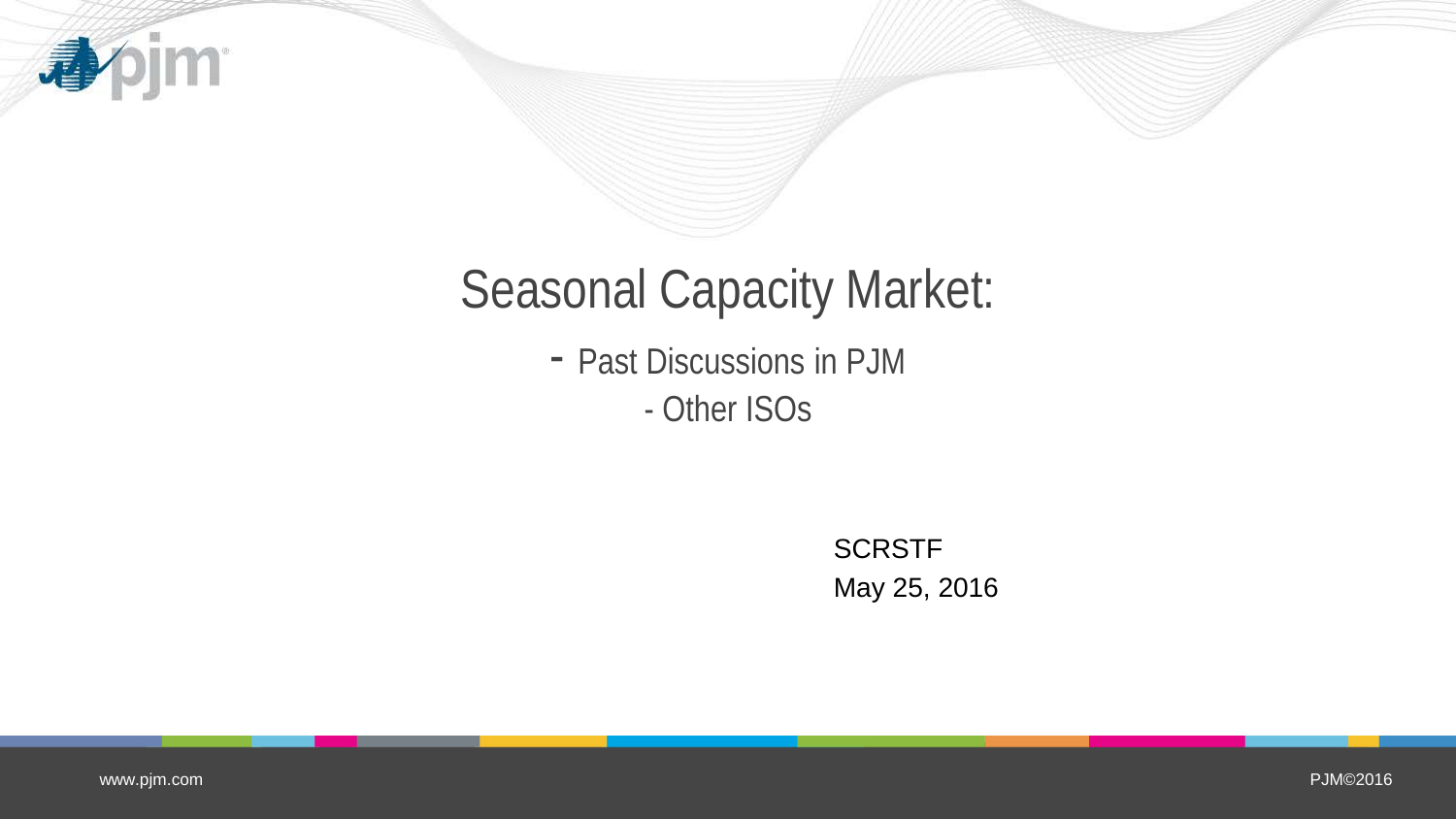

## Original RPM Filing in 2005

- Motivation: To allow resources that are not available all year to be able to offer into RPM auctions.
- The focus was on generation since DR was proposed as a summer product at that time receiving annual credit.
- A seasonal clearing process was filed in the original FERC filing on 8/31/05.
- The approach was abandoned in the 2006 RPM Settlement.
	- Annual market is consistent with annual fixed charges associated with generation investment.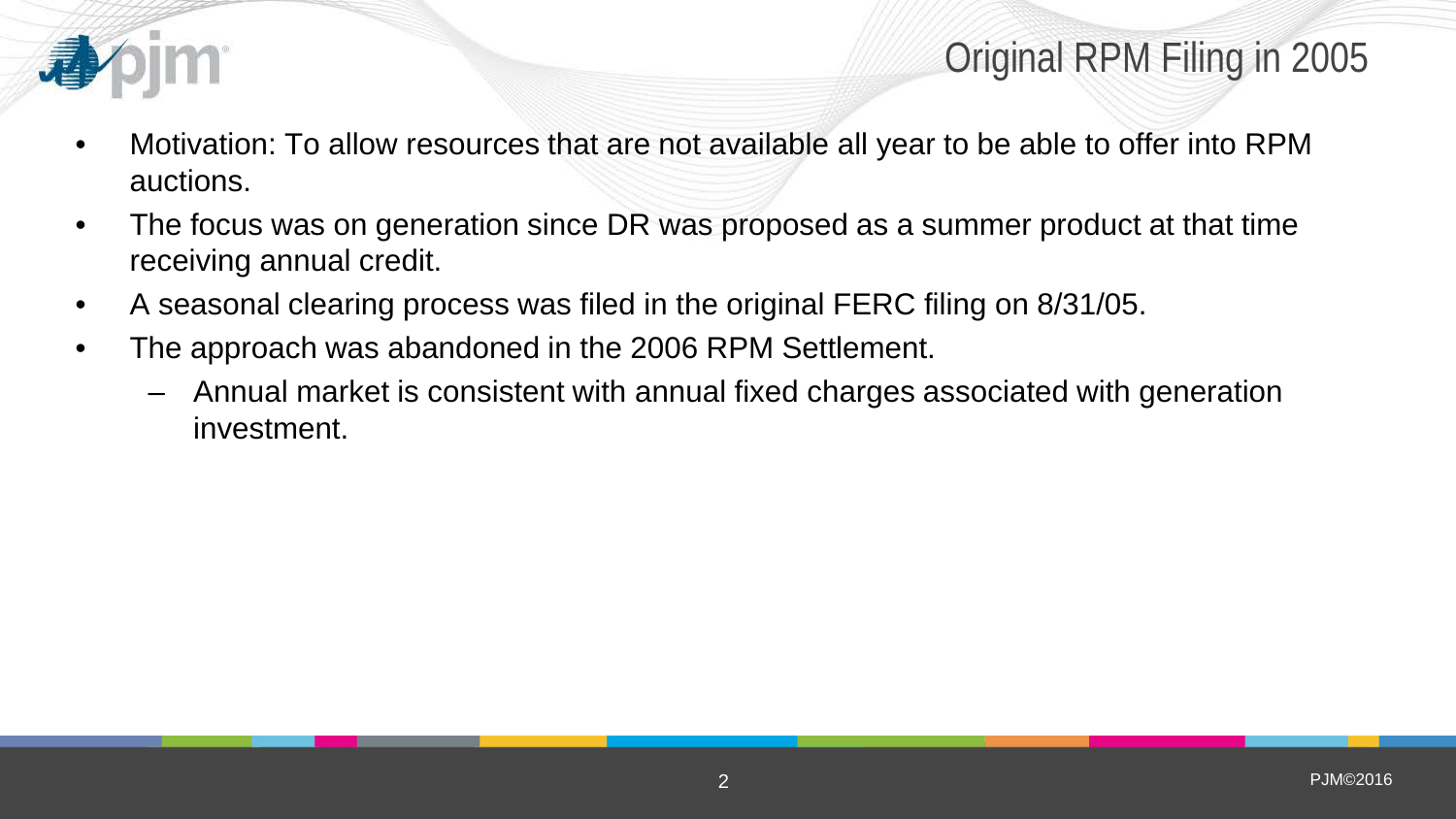

- Constant RTO and LDA reliability requirements/VRR curves for entire Delivery Year.
- Seasons: Summer: June-Sept; Fall: Oct-Nov; Winter: Dec Feb; Spring: Mar-May.
- Generation may offer capacity by season, with separate offer prices for each season, or for the entire Delivery Year with a single offer price.
- DR was a summer product; Offered and cleared for the summer would be automatically included in other seasons at zero price.
- Objective function for clearing algorithm was to minimize cost, over the entire Delivery Year, of procuring capacity needed to satisfy RTO and LDA reliability requirements.
- Separate Resource Clearing Prices, CTR credits, and Zonal Capacity Prices calculated for each season.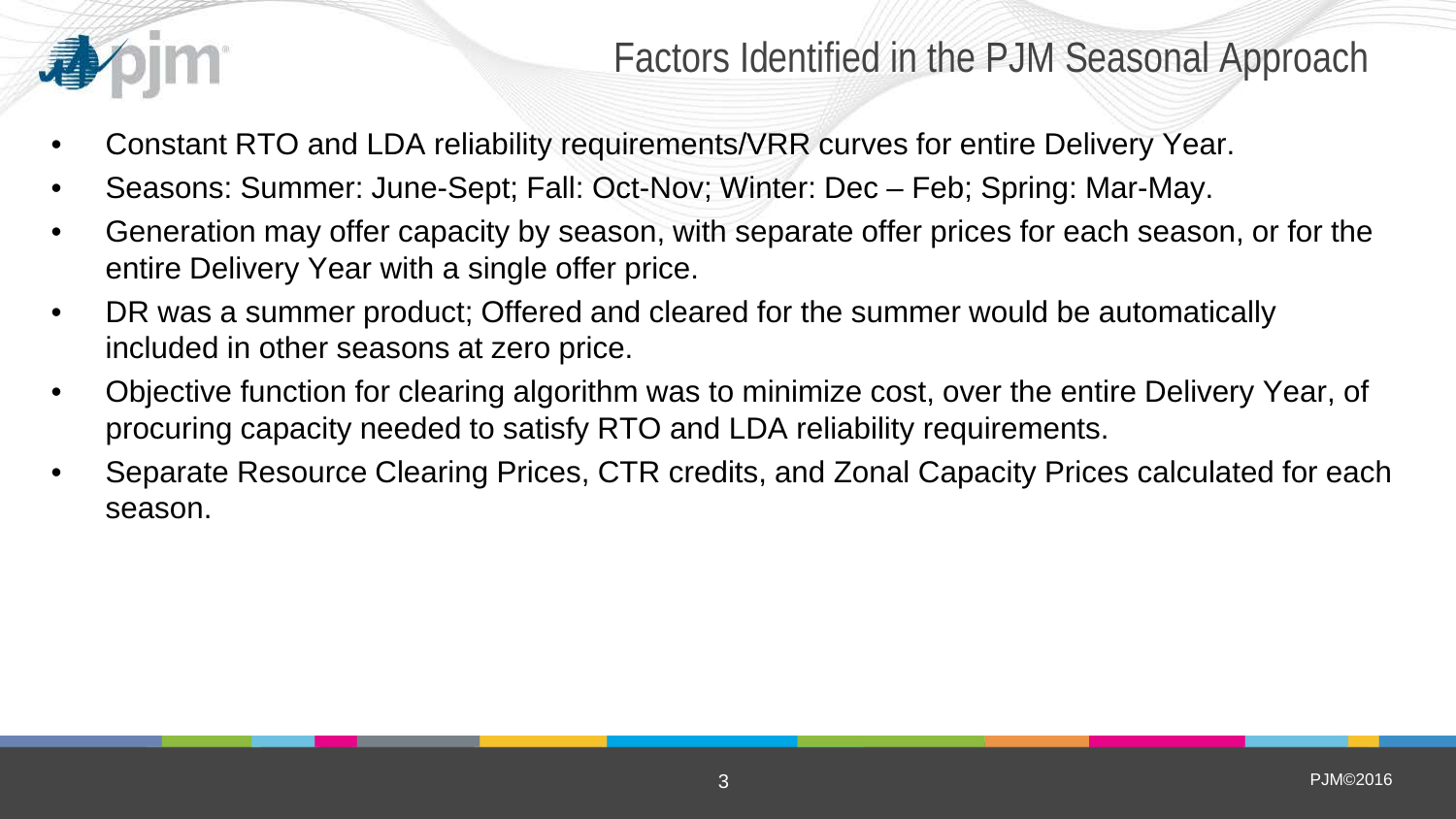

2008 Brattle report

- Brattle brought back seasonal pricing idea. Brattle focused on generation and identified reasons that prevented all-year availability of certain generation resources: contracts, retirements, external capacity offered summer only from systems with winter peak loads. Brattle suggested allowing capacity available for summer to participate even if it is not available the rest of the year and pay the cleared capacity a price based on its contribution to reliability.
- CMEC discussed seasonal markets in August-October 2009 and took a vote
	- 79 voted that there need be no further consideration of seasonal capacity pricing for RPM
	- 32 voted to add seasonal capacity pricing to the list of RPM issues for long-term discussion
- PJM filed with FERC that seasonal capacity pricing will not be pursued further (ER10-000, December 1, 2009).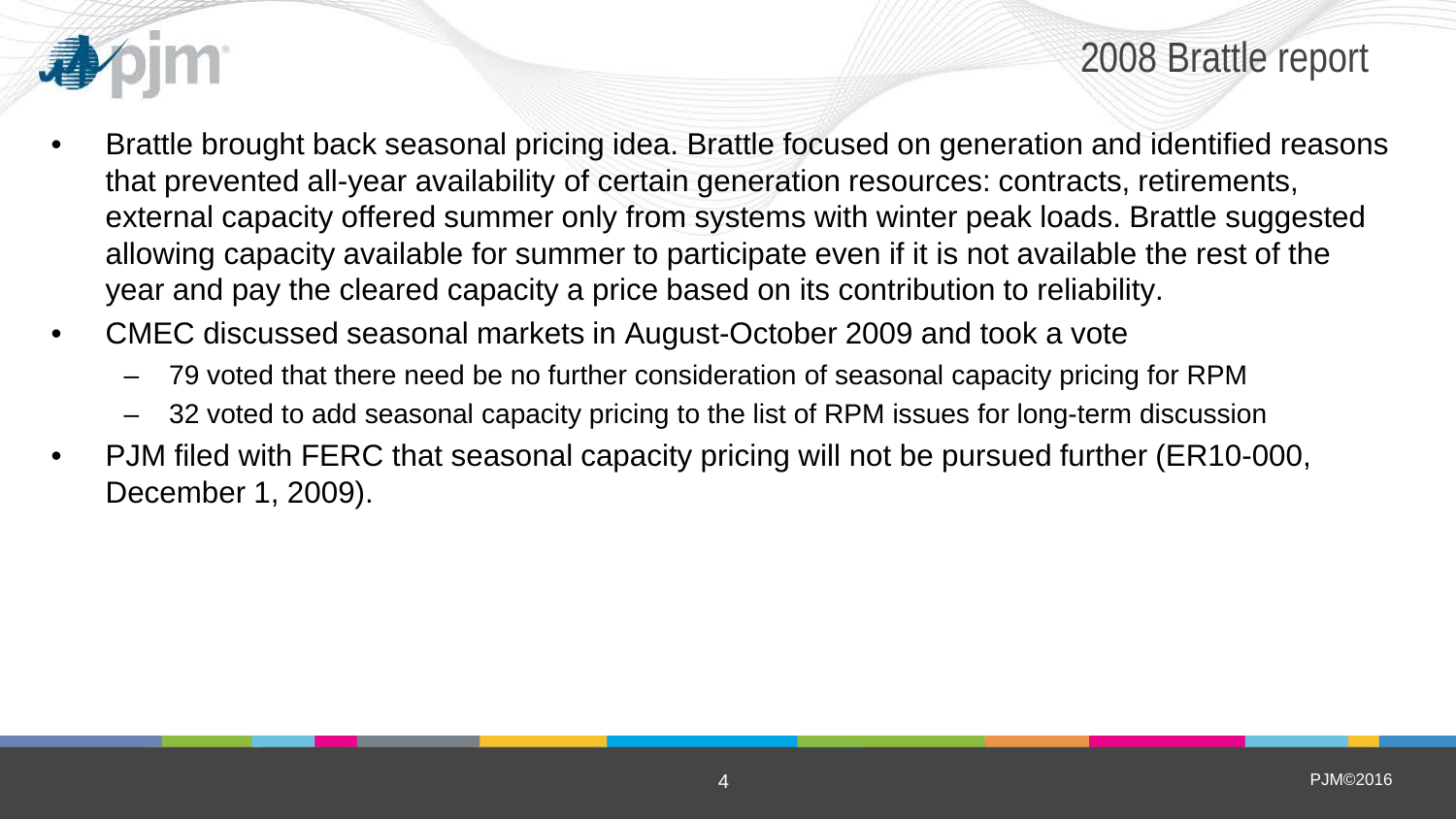

- NYISO has separate summer and winter capability periods in its capacity market
	- The requirement in both seasons is the same, reflecting summer peak load
	- Annual, seasonal, and monthly markets
- ISO-NE has an annual construct and is implementing the "Pay-for-Performance" feature that is intended to support resource adequacy and improve performance during reliability events in all seasons.